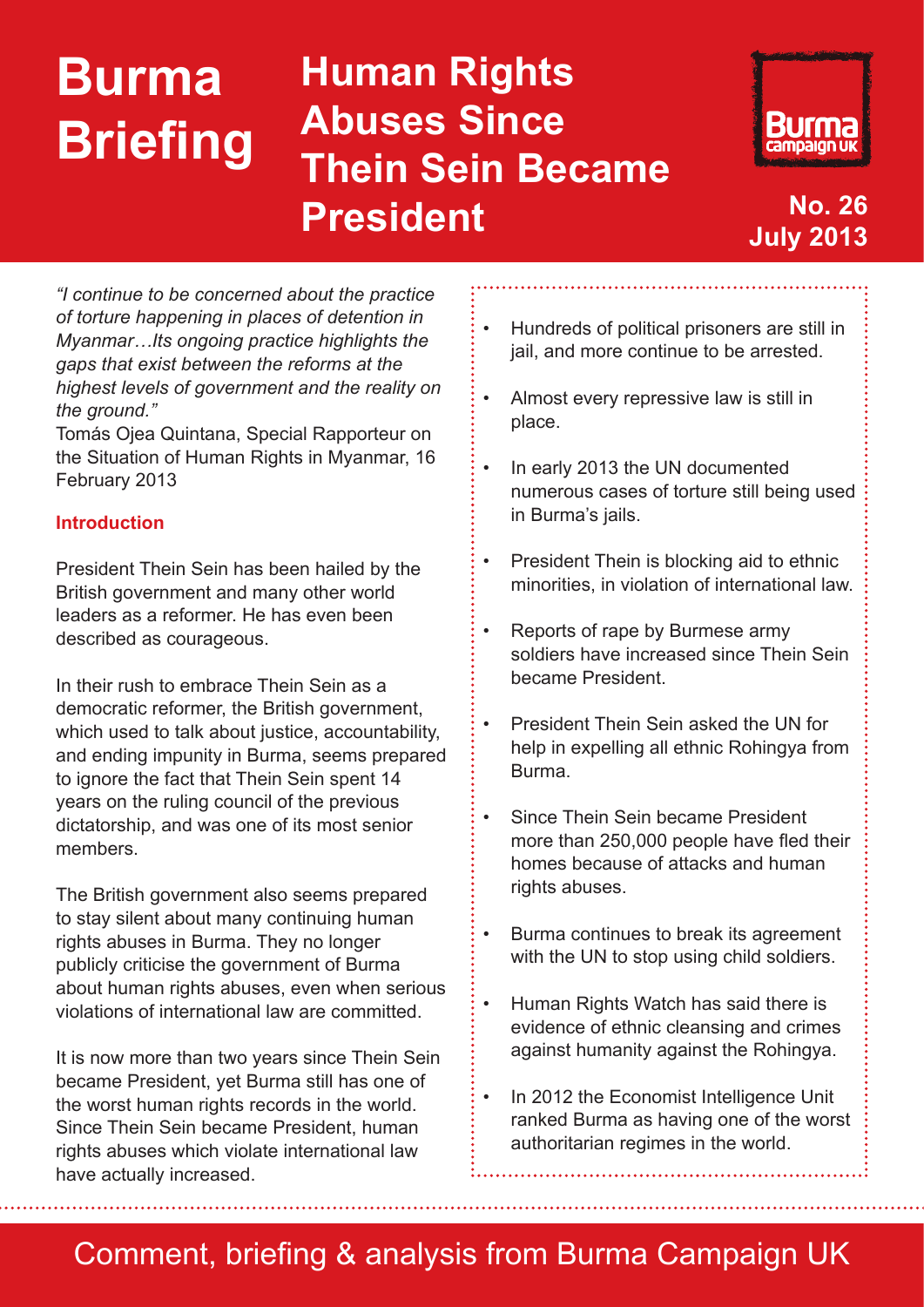Burma Campaign UK is receiving increased numbers of reports of rape by the Burmese Army and security forces. Hundreds of political prisoners remain in jail, and almost all repressive laws remain in place. The Economist Intelligence Unit recently ranked Burma as still being one of the worst authoritarian regimes in the world.

There has undoubtedly been an increase in 'civil liberties' in cities such as Rangoon and Naypyidaw, but none of these are enshrined in law, and so can be reversed at any time. At the same time, in ethnic states, human rights abuses are being committed which are so serious they could be classified as war crimes, crimes against humanity, and ethnic cleansing.

Of course no path to transition is easy, and reforms will take time, with obstacles along the way. But more than two years into the reform process, the sheer scale of continuing human rights abuses, how serious these abuses are, and the lack of any political dialogue process, or new freedoms enshrined in law, should be sounding alarm bells.

Given Thein Sein's appalling record on human rights, both past and present, the international community should be more sceptical about the current process, rather than taking it at face value.

They should be asking if this is a genuine reform process that is a transition to democracy, or is it, as many people in Burma have told Burma Campaign UK, a transition to something else? Is Burma simply moving away from being a pariah state and instead becoming a 'normal' dictatorship? Is the transition actually not towards democracy, but rather to be something more like China and/or Russia? Is Thein Sein only making minimal reforms seen as necessary to end sanctions and international pressure? Has the British government and the rest of the international community confused a process of modernisation with democratisation?

There is no doubt that there have been dramatic changes in Burma in the past two years. These must be acknowledged and supported. There is opportunity for further change that must be encouraged.

However, policy must be carefully calibrated taking into account the wide disparity between Thein Sein's words and his actions, and the reality on the ground. The British government appears to have lost perspective. It constantly talks up and highlights the positives while playing down negatives and ignoring important and harsh realities on the ground.

A careful balance needs to be struck between encouragement, and continued pressure of various kinds. The British government is not getting that balance right. Its rose-tinted approach to the current situation in Burma is deeply flawed.

This briefing paper provides a brief summary of some of the main human rights concerns in Burma today.

#### **Human Rights Abuses in Burma Today:**

#### **Political prisoners**

Hundreds of political prisoners have been released but hundreds more remain in jail. New arrests are happening at an alarming rate, and many activists are jailed while awaiting trial.

The vast majority of those political prisoners who have been released have only been released conditionally. They have not been pardoned, have received no compensation or apology, and face being returned to jail to serve their original sentence if they are arrested again for political activities. Many still face restrictions on travel.

#### **Torture**

Torture remains endemic in Burma's jails. The Special Rapporteur on the Situation of Human Rights in Myanmar has documented numerous cases of torture in 2012 and 2013. There have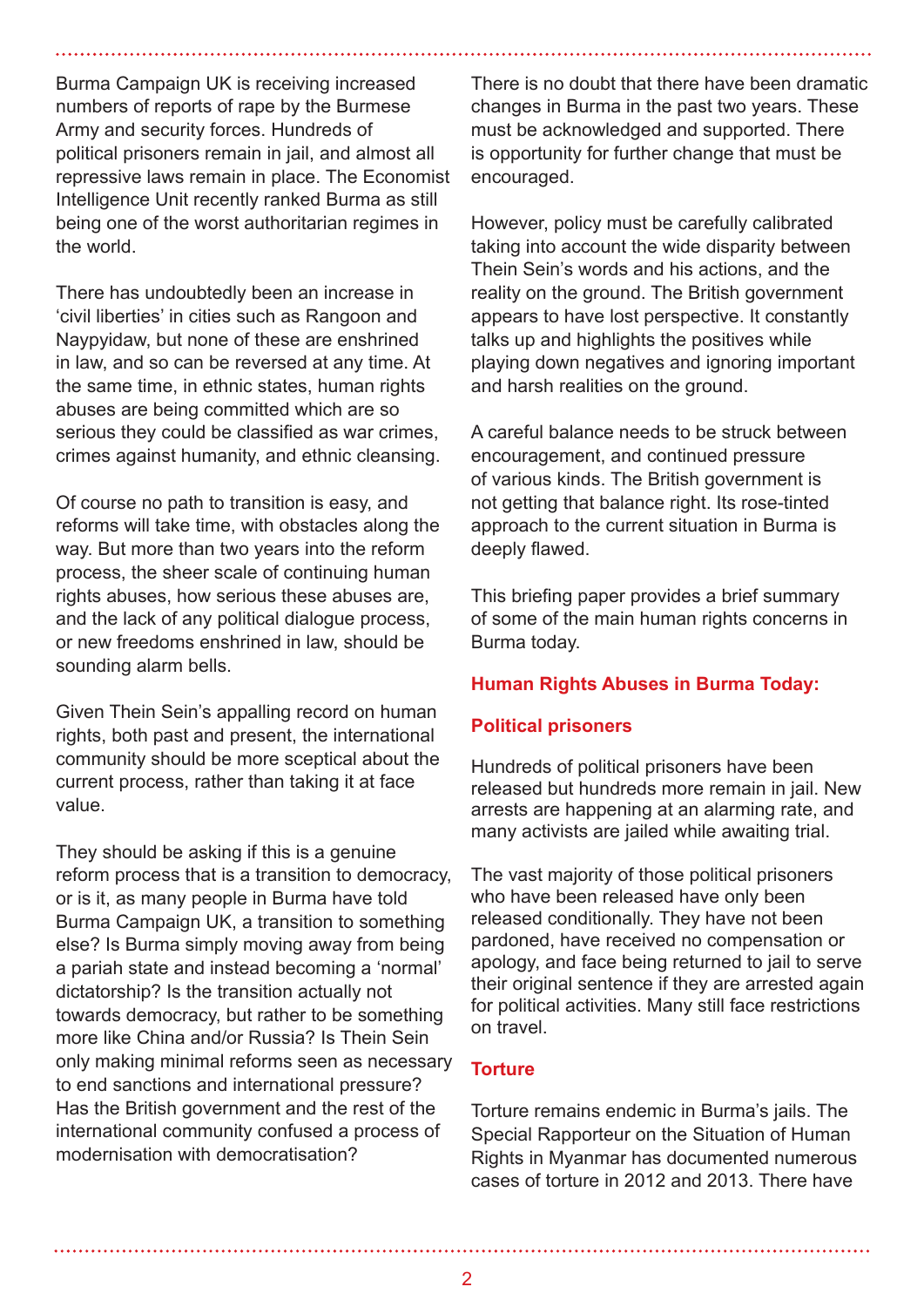been several cases where sexual abuse was involved, and cases where people were tortured to death.

#### **Conflict**

The agreement of ceasefires with many armed ethnic groups has been hailed as one of Thein Sein's greatest successes, but conflict actually increased after Thein Sein became President, with ceasefires being broken in Shan State and Kachin State. During these conflicts the Burmese Army targeted civilians, committing horrific human rights abuses, and displacing around 150,000 people in these two states alone. Abuses committed by the Burmese Army in Kachin State and Shan State, and described to Burma Campaign UK by witnesses, include rape and gang-rape, torture, executions, arson, mortar bombing civilian villages, women bayonetted, looting, forced labour, arbitrary detention, beatings, and use of child soldiers.

Even in areas where ceasefires have been agreed, problems remain. The Burmese Army has violated a ceasefire with one army in Shan State more than 100 times. In Karen State the Burmese Army is increasing, not decreasing its presence, making refugees too afraid to return to their homes.

The government of Burma is still refusing to start immediate dialogue on the root causes of the conflicts. Without political dialogue to address the root causes of the conflict, ceasefires are a pause button, not a stop button. There is a great fear that history will repeat itself as on more than one occasion in the past the Burmese government has agreed ceasefires, refused to enter into political talks, and later broken those ceasefires.

#### **Hundreds of thousands displaced, aid blocked**

At least a quarter of a million people have been displaced by conflict, human rights abuses and violence since Thein Sein became President

In Kachin State there have only been a handful of occasions when convoys delivering aid

have been allowed to enter non-government areas, where most of the IDPs live in temporary shelters. Repeated promises by Thein Sein of improved access have been broken or only resulted in one-off visits or convoys. To block aid in this way is a violation of international law.

President Thein Sein is still not allowing full humanitarian access to the 140,000 internally displaced Rohingya who have fled attacks. This is causing incredible suffering and unnecessary deaths. Valerie Amos, the UN Humanitarian co-ordinator stated: "*I have seen many camps during my time as the ERC but the conditions in this camp rank among the worst. I saw thousands of people in shockingly overcrowded, substandard shelter with poor sanitation. They don't have jobs, children are not in school and they can't leave the camp because their movement is restricted. The situation is dire.*"

In many other parts of Burma the government puts in place many restrictions of what aid can be delivered, who can deliver it, and who receives it. Burma is notorious for its past record on blocking international aid, especially after refusing to allow in most international aid after Cyclone Nargis in 2008 (Thein Sein was in charge of the government's response to Cyclone Nargis). The 2012 United Nations General Assembly Resolution on Burma stated that new restrictions on humanitarian access in Burma which began after Thein Sein became President violate international law.

#### **Censorship and media freedom**

There has been a great deal of attention given to increased media freedom in Burma, but this freedom is limited. Censorship laws have not been repealed, but the way some laws are applied has been relaxed for the time being. At least seven different laws restrict media freedom in Burma, none have been repealed. The banning of Time Magazine in June demonstrated the willingness of the government to still ban articles it does not like, and how censorship laws are all still in place. A new media bill going through the Burmese Parliament keeps government censorship powers.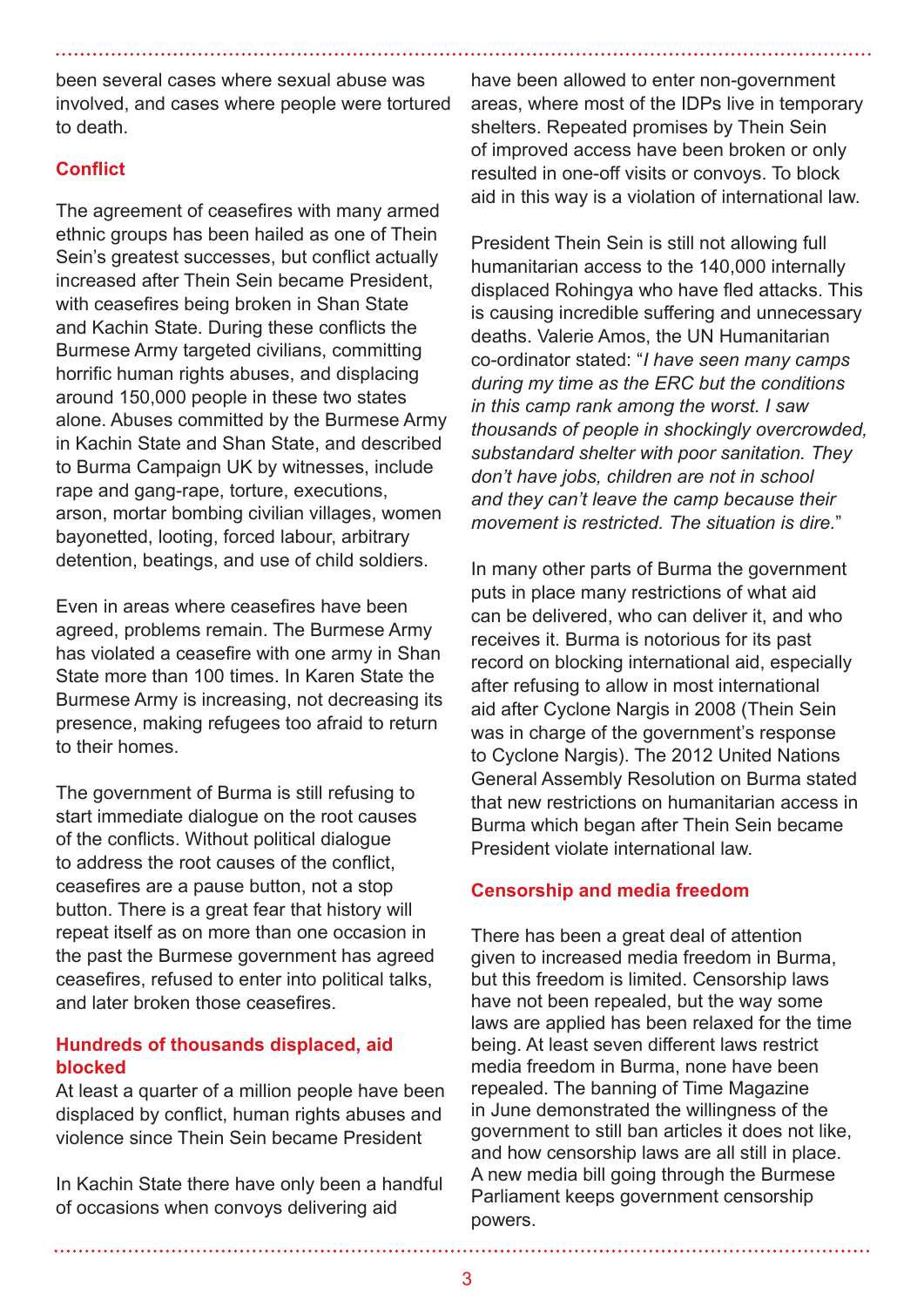#### **Still no right to protest**

A new 'right to protest' law introduced in early 2012 was hailed as a major reform, but in fact it is being used to arrest hundreds of political activists. It only grants the right to protest under strict conditions and with local authorities' permission. A previous assembly law allowed the government to arrest unauthorised gatherings of five people. Under the new law, the government can arrest gatherings of just two people.

#### **Land confiscation**

Land confiscation has become one of the biggest issues in Burma, with the central government confiscating huge swathes of land across the country, causing displacement and destroying the livelihoods of farmers and others living in these areas. No comprehensive study has been conducted yet to assess the true scale of this widespread problem.

#### **Repressive laws**

Almost all repressive laws remain in place. Even where laws have been repealed or are being reformed, such as the protest law, media law and trade union law, they do not meet international standards and guarantee genuine freedoms.

#### **No constitutional change**

Thein Sein was in charge of the process of drafting Burma's undemocratic 2008 Constitution, and rejected every proposal to grant rights, protection and some level of autonomy to Burma's ethnic groups.

There has been no constitutional change that reduces the power of the military and makes Burma more democratic, and President Thein Sein has not begun any kind of genuine dialogue process to make the Constitution democratic. It is expected that three quarters of the members of a new committee established by Parliament to look at constitutional reform will be from the military, and the pro-military party. Key ethnic and democracy movement representatives are excluded.

#### **War crimes and crimes against humanity**

The Human Rights Council resolution on Burma passed in March 2013 highlighted many serious human rights abuses which could violate international law, including '… arbitrary detention, forced displacement, land confiscations, rape and other forms of sexual violence, torture and cruel, inhuman and degrading treatment, as well as violations of international humanitarian law,…. violence, displacement and economic deprivation affecting persons belonging to national or ethnic, religious and linguistic minorities… armed conflict in Kachin State and the associated human rights violations and allegations of international humanitarian law violations, desecration of places of worship, sexual violence and torture…'

#### **The Rohingya**

What began as communal violence in 2012 quickly evolved into systematic attacks against the Rohingya, resulting in around 140,000 people fleeing their homes and unknown numbers killed. Human Rights Watch has evidence that war crimes and crimes against humanity have been committed against the Rohingya.

The 1982 Citizenship Law underpins legal discrimination against the Rohingya, and deprives Rohingya of citizenship. President Thein Sein has ruled out changing this law, stating that it protects the nation. President Thein Sein also gave legitimacy and support to the views of those who claim the Rohingya do not belong in Burma and who are organising and inciting attacks against the Rohingya by asking for international assistance in deporting all Rohingya from Burma. Those inciting anti-Rohingya violence are still allowed to operate with impunity.

A recent government established committee on the violence in Rakhine State failed to address who was responsible for the violence but did discuss mandatory and non-voluntary family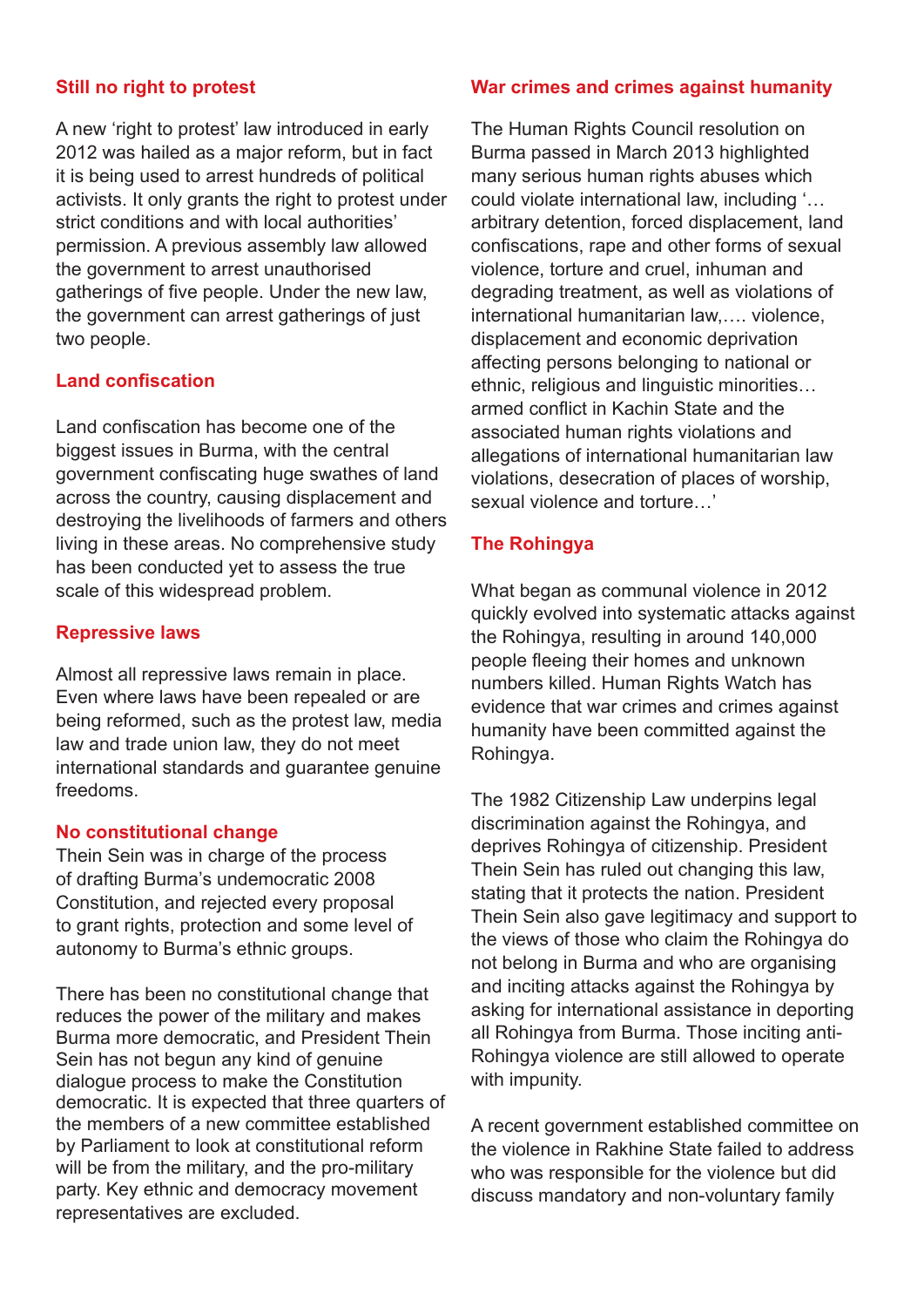planning measures targeting the Rohingya in its recommendations. The Burmese government immigration minister has defended the Rakhine State government's two child policy for the Rohingya.

No steps are being taken to promote any kind of community reconciliation and provide security for people to return home. In effect, a new Apartheid has been created with Rohingya now in segregated areas and not allowed free movement out of camps.

#### **Violating international treaties**

In March 2013 the Human Rights Council called on the government of Burma to: '…fulfil its obligations as a party to international treaties and other legally binding instruments, and to become a party to the International Covenant on Civil and Political Rights and the Convention against Torture and Other Cruel, Inhuman or Degrading Treatment or Punishment.'

#### **Anti-Muslim violence**

After failing to address the incitement of violence against the Rohingya Muslim minority, Thein Sein took no action to stop the incitement of hatred and violence against all Muslims in Burma, resulting in anti-Muslim violence in several parts of the country, displacing thousands and with many killed. A young women has been jailed for bumping into a monk on a busy street, but very few Buddhists involved in violence have been jailed, and a high profile Monk preaching hatred of Muslims has actually been defended by Thein Sein.

#### **Religious freedom**

The United States continues to designate Burma a 'country of particular concern' because of its 'systematic on-going, and egregious violations' of religious freedom. In its 2012 report, 'Threats to our Existence', the Chin Human Rights Organisation documented the widespread and systematic denial of religious freedom faced by the predominately Christian ethnic Chin.

#### **Increased military spending?**

21% of the government budget is spent on the military. This is more than five times the 3.9% percent spent on health. Although it has been reported that military spending is falling as a percentage of government spending, given that the overall government budget is increasing and there are other channels for military spending, it is possible that military spending in Burma has increased under President Thein Sein. He has stated his ambition is to build military might.

#### **No truth, no justice, no accountability, no reconciliation process**

Thein Sein does not acknowledge human rights abuses happen in Burma, and recently described UN reports on his personally ordering soldiers to commit human rights abuses as fabrications. When asked about welldocumented recent human rights abuses in Kachin State, senior military and government official Lt-Gen Myint Soe responded 'Don't believe everything you hear.'

#### **Still recruiting child soldiers**

Thein Sein first promised the UN to end child soldier recruitment back in 2004. In 2012 a new agreement with the UN on child soldiers was hailed as a key indicator of the reform process, but one year on Burma is still not complying with the agreement and only 108 children have been released from the army. Recruitment of children as soldiers in the Burmese Army continues.

#### **Rape and sexual violence**

Reports of rape and sexual violence by government forces have actually increased since Thein Sein became President. Around half of women raped or gang-raped by Burmese Army soldiers in Kachin and Shan States have also been tortured, mutilated and killed.